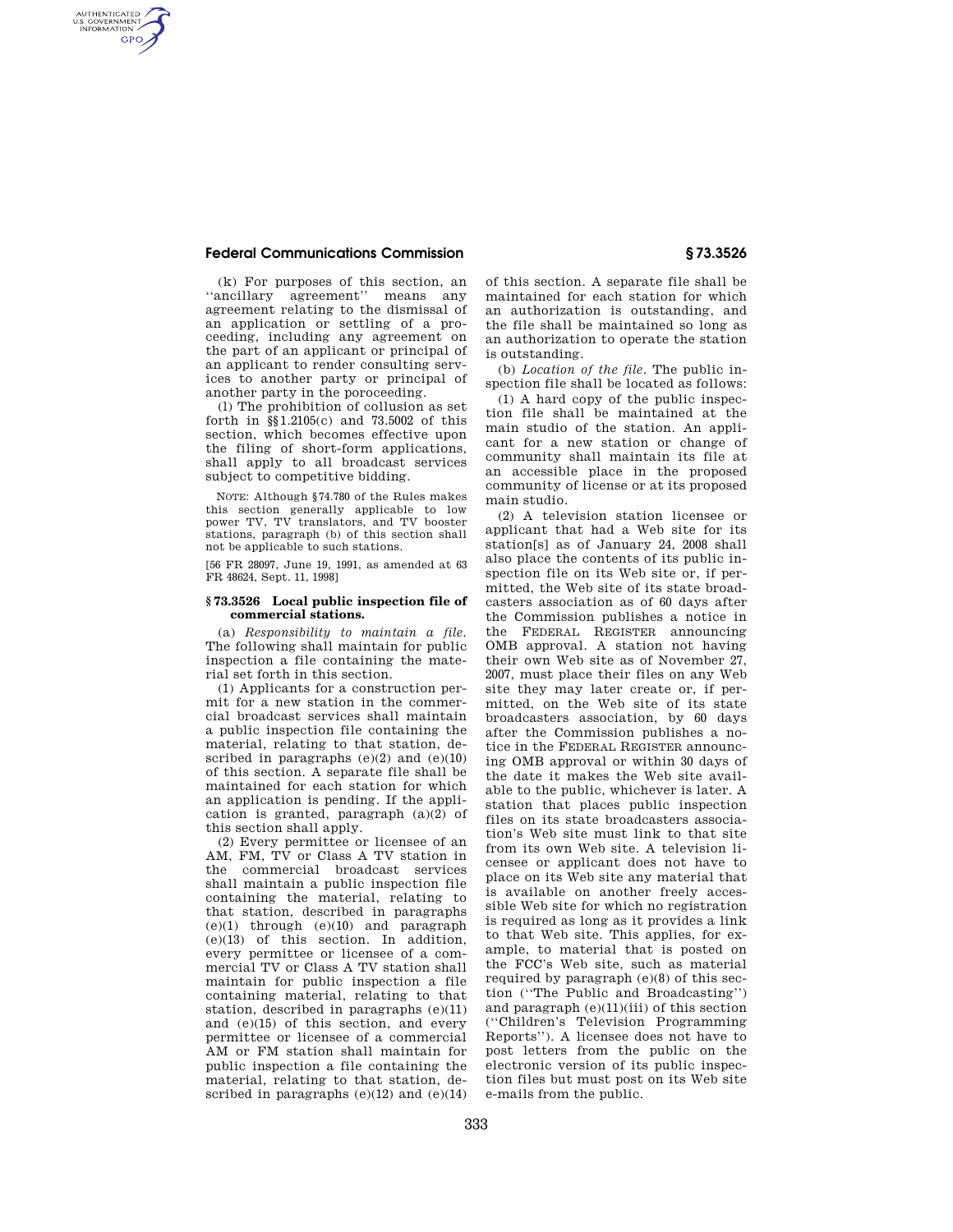(c) *Access to material in the file.* (1) The file shall be available for public inspection at any time during regular business hours. All or part of the file may be maintained in a computer database, as long as a computer terminal is made available, at the location of the file, to members of the public who wish to review the file. Material in the public inspection file shall be made available for printing or machine reproduction upon request made in person. The applicant, permittee, or licensee may specify the location for printing or reproduction, require the requesting party to pay the reasonable cost thereof, and may require guarantee of payment in advance (e.g., by requiring a deposit, obtaining credit card information, or any other reasonable method). Requests for copies shall be fulfilled within a reasonable period of time, which generally should not exceed 7 days.

(2) The applicant, permittee, or licensee who maintains its main studio and public file outside its community of license shall:

(i) Make available to persons within its geographic service area, by mail upon telephone request, photocopies of documents in the file (*see*  §73.3526(c)(1)), excluding the political file (*see* §73.3526(e)(6)), and the station shall pay postage;

(ii) Mail the most recent version of ''The Public and Broadcasting'' to any member of the public that requests a copy; and

(iii) Be prepared to assist members of the public in identifying the documents they may ask to be sent to them by mail, for example, by describing to the caller, if asked, the period covered by a particular report and the number of pages included in the report.

NOTE TO PARAGRAPH (c)(2): For purposes of this section, geographic service area includes the area within the Grade B contour for TV, 1 mV/m contour for all FM station classes except .7 mV/m for Class B1 stations and .5 mV/m for Class B stations, and .5 mV/m contour for AM stations.

(d) *Responsibility in case of assignment or transfer.* (1) In cases involving applications for consent to assignment of broadcast station construction permits or licenses, with respect to which public notice is required to be given under

**§ 73.3526 47 CFR Ch. I (10–1–10 Edition)** 

the provisions of §73.3580 or §73.3594, the file mentioned in paragraph (a) of this section shall be maintained by the assignor. If the assignment is consented to by the FCC and consummated, the assignee shall maintain the file commencing with the date on which notice of the consummation of the assignment is filed with the FCC. The assignee shall retain public file documents obtained from the assignor for the period required under these rules.

(2) In cases involving applications for consent to transfer of control of a permittee or licensee of a broadcast station, the file mentioned in paragraph (a) of this section shall be maintained by the permittee or licensee.

(e) *Contents of the file.* The material to be retained in the public inspection file is as follows:

(1) *Authorization.* A copy of the current FCC authorization to construct or operate the station, as well as any other documents necessary to reflect any modifications thereto or any conditions that the FCC has placed on the authorization. These materials shall be retained until replaced by a new authorization, at which time a copy of the new authorization and any related materials shall be placed in the file.

(2) *Applications and related materials.*  A copy of any application tendered for filing with the FCC, together with all related material, and copies of Initial Decisions and Final Decisions in hearing cases pertaining thereto. If petitions to deny are filed against the application and have been served on the applicant, a statement that such a petition has been filed shall be maintained in the file together with the name and address of the party filing the petition. Applications shall be retained in the public inspection file until final action has been taken on the application, except that applications for a new construction permit granted pursuant to a waiver showing and applications for assignment or transfer of license granted pursuant to a waiver showing shall be retained for as long as the waiver is in effect. In addition, license renewal applications granted on a short-term basis shall be retained until final action has been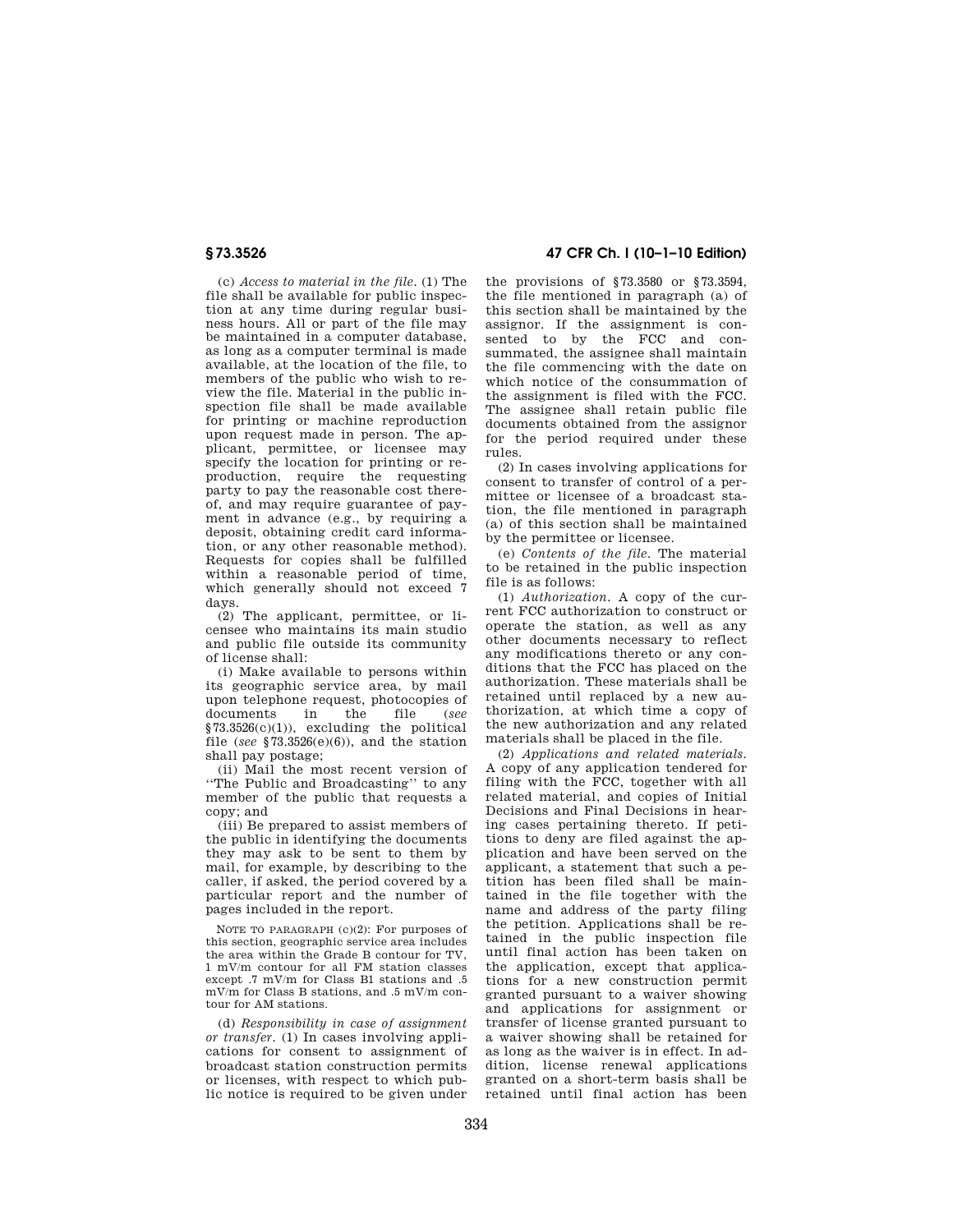### **Federal Communications Commission § 73.3526**

taken on the license renewal application filed immediately following the shortened license term.

(3) *Citizen agreements.* A copy of every written citizen agreement. These agreements shall be retained for the term of the agreement, including any renewal or extension thereof.

NOTE TO PARAGRAPH (e)(3): For purposes of this section, a citizen agreement is a written agreement between a broadcast applicant, permittee, or licensee, and one or more citizens or citizen groups, entered for primarily noncommercial purposes. This definition includes those agreements that deal with goals or proposed practices directly or indirectly affecting station operations in the public interest, in areas such as—but not limited to programming and employment. It excludes common commercial agreements such as advertising contracts; union, employment, and personal services contracts; network affiliation, syndication, program supply con-tracts, etc. However, the mere inclusion of commercial terms in a primarily noncommercial agreement—such as a provision for payment of fees for future services of the citizen-parties (see ''Report and Order,'' Docket 19518, 57 FCC 2d 494 (1976))—would not cause the agreement to be considered commercial for purposes of this section.

(4) *Contour maps.* A copy of any service contour maps, submitted with any application tendered for filing with the FCC, together with any other information in the application showing service contours and/or main studio and transmitter location (State, county, city, street address, or other identifying information). These documents shall be retained for as long as they reflect current, accurate information regarding the station.

(5) *Ownership reports and related materials.* A copy of the most recent, complete ownership report filed with the FCC for the station, together with any statements filed with the FCC certifying that the current report is accurate, and together with all related material. These materials shall be retained until a new, complete ownership report is filed with the FCC, at which time a copy of the new report and any related materials shall be placed in the file. The permittee or licensee must retain in the public file either a copy of the contracts listed in such reports in accordance with  $$73.3615(a)(4)(i)$ , or an up-to-date list of such contracts. Licensees or permittees who choose to re-

tain a list of contracts must provide a copy of any contracts to requesting parties within 7 days.

(6) *Political file.* Such records as are required by §73.1943 to be kept concerning broadcasts by candidates for public office. These records shall be retained for the period specified in §73.1943 (2 years).

(7) *Equal Employment Opportunity file.*  Such information as is required by §73.2080 to be kept in the public inspection file. These materials shall be retained until final action has been taken on the station's next license renewal application.

(8) *The public and broadcasting.* At all times, a copy of the most recent version of the manual entitled ''The Public and Broadcasting.''

(9) *Letters and e-mail from the public.*  (i) All written comments and suggestions received from the public regarding operation of the station, unless the letter writer has requested that the letter not be made public or when the licensee feels that it should be excluded from public inspection because of the nature of its content, such as a defamatory or obscene letter. Letters and electronic mail messages shall be retained for a period of three years from the date on which they are received by the licensee.

(ii) For purposes of this section, written comments and suggestions received from the public include electronic mail messages transmitted via the internet to station management or an e-mail address publicized by the station. Personal e-mail messages sent to station employees need not be retained. Licensees may retain e-mails either on paper or in a computer file. Licensees who choose to maintain a computer file of e-mails may make the file available to the public either by providing the public with access to a computer terminal at the location of the public file, or providing the public with a copy of such e-mails on computer diskette, upon request. In the case of identical communications, licensees and permittees may retain one sample copy of the letter or electronic mail message together with a list identifying other parties who sent identical communications.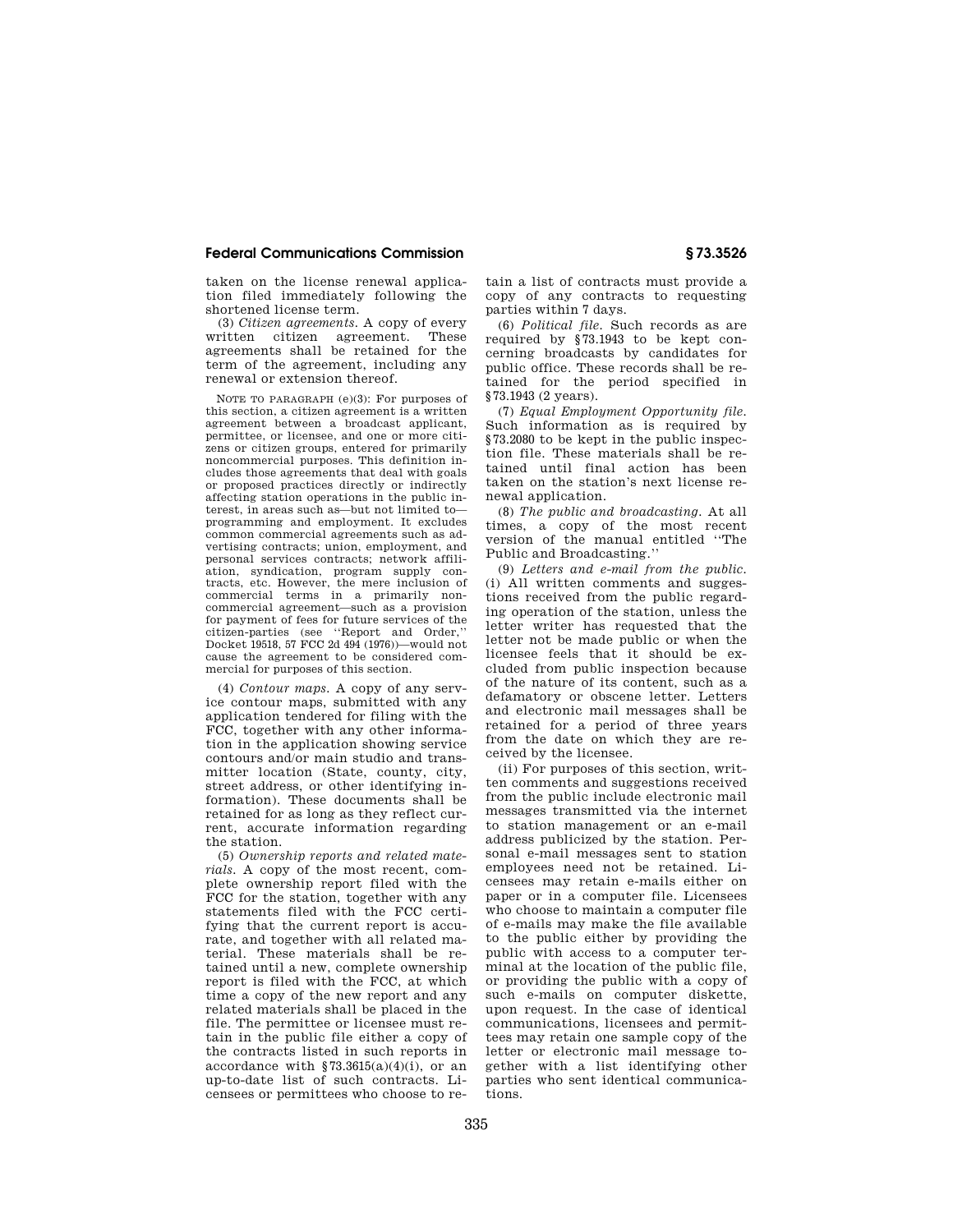(iii) Written communication does not need to be posted to the public file placed on a station's Web site, but email messages must be placed on the station's Web site, in addition to being placed in a station's public file at its main studio. The Web site must also provide notice that a complete set of letters from the public is available at the main studio.

(10) *Material relating to FCC investigation or complaint.* Material having a substantial bearing on a matter which is the subject of an FCC investigation or complaint to the FCC of which the applicant, permittee, or licensee has been advised. This material shall be retained until the applicant, permittee, or licensee is notified in writing that the material may be discarded.

(11)(i) *TV Standardized Public Interest Reporting Form*. For commercial TV and Class A TV broadcast stations, every three months a completed Standardized Television Disclosure Form with regard to the station's efforts to determine the issues facing its community and the programming aired during the preceding three month period in response to those issues. The form for each calendar quarter is to be filed by the thirtieth day of the succeeding calendar quarter (e.g., January 30 for the quarter October–December, April 30 for the quarter January–March, etc.). The forms described in this paragraph shall be retained in the public inspection file until final action has been taken on the station's next license renewal application.

(ii) *Records concerning commercial lim* $its.$  For commercial TV and Class A TV broadcast stations, records sufficient to permit substantiation of the station's certification, in its license renewal application, of compliance with the commercial limits on children's programming established in 47 U.S.C. 303a and 47 CFR 73.670. The records for each calendar quarter must be filed by the tenth day of the succeeding calendar quarter (e.g., January 10 for the quarter October-December, April 10 for the quarter January-March, etc.). These records shall be retained until final action has been taken on the station's next license renewal application.

(iii) *Children's television programming reports.* For commercial TV broadcast

# **§ 73.3526 47 CFR Ch. I (10–1–10 Edition)**

stations, both analog and digital, on a quarterly basis, a completed Children's Television Programming Report (''Report''), on FCC Form 398, reflecting efforts made by the licensee during the preceding quarter, and efforts planned for the next quarter, to serve the educational and informational needs of children. The Report for each quarter is to be placed in the public inspection file by the tenth day of the succeeding calendar quarter. By this date, a copy of the Report for each quarter is also to be filed electronically with the FCC. The Report shall identify the licensee's educational and informational programming efforts, including programs aired by the station that are specifically designed to serve the educational and informational needs of children and it shall explain how programs identified as Core Programming meet the definition set forth in §73.671(c). The Report shall include the name of the individual at the station responsible for collecting comments on the station's compliance with the Children's Television Act, and it shall be separated from other materials in the public inspection file. The Report shall also identify the program guide publishers to which information regarding the licensee's educational and informational programming was provided as required in §73.673, as well as the station's license renewal date. These Reports shall be retained in the public inspection file until final action has been taken on the station's next license renewal application. Licensees shall publicize in an appropriate manner the existence and location of these Reports.

(iv) *DTV transition education reports*. For full-power commercial TV broadcast stations, both analog and digital, on a quarterly basis, a completed Form 388, DTV Consumer Education Quarterly Activity Report. The Report for each quarter is to be placed in the public inspection file by the tenth day of the succeeding calendar quarter. By this date, a copy of the Report for each quarter must be filed electronically using the Commission's Consolidated DataBase System (CDBS). Stations electing to conform to the requirements of §73.674(b) must also provide the form on the station's public Web site, if such exists. The Report shall be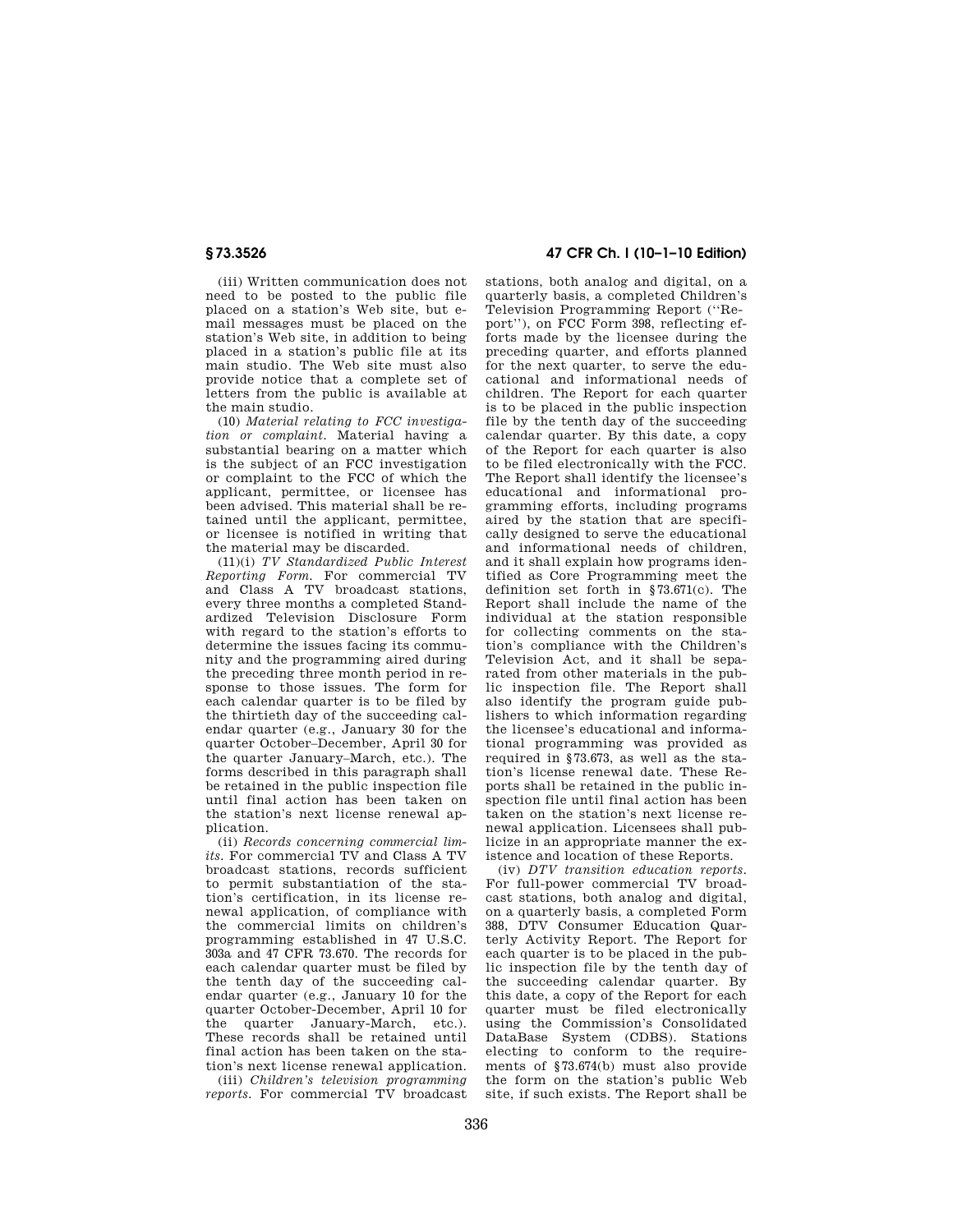## **Federal Communications Commission § 73.3526**

separated from other materials in the public inspection file. The first Report, covering the first quarter of 2008, must be filed no later than April 10, 2008. The Reports must continue to be included up to and including the quarter in which a station concludes its education campaign. These Reports shall be retained in the public inspection file for one year. Licensees and permittees shall publicize in an appropriate manner the existence and location of these Reports.

(12) *Radio issues/programs lists.* For commercial AM and FM broadcast stations, every three months a list of programs that have provided the station's most significant treatment of community issues during the preceding three month period. The list for each calendar quarter is to be filed by the tenth day of the succeeding calendar quarter (e.g., January 10 for the quarter October—December, April 10 for the quarter January—March, etc.). The list shall include a brief narrative describing what issues were given significant treatment and the programming that provided this treatment. The description of the programs shall include, but shall not be limited to, the time, date, duration, and title of each program in which the issue was treated. The lists described in this paragraph shall be retained in the public inspection file until final action has been taken on the station's next license renewal application.

(13) *Local public notice announcements.*  Each applicant for renewal of license shall, within 7 days of the last day of broadcast of the local public notice of filing announcements required pursuant to §73.3580(h), place in the station's local public inspection file a statement certifying compliance with this requirement. The dates and times that the pre-filing and post-filing notices were broadcast and the text thereof shall be made part of the certifying statement. The certifying statement shall be retained in the public file for the period specified in §73.3580 (for as long as the application to which it refers).

(14) *Radio and television time brokerage agreements.* For commercial radio and television stations, a copy of every agreement or contract involving time brokerage of the licensee's station or of another station by the licensee, whether the agreement involves stations in the same markets or in differing markets, with confidential or proprietary information redacted where appropriate. These records shall be retained as long as the contract or agreement is in force.

(15) *Must-carry or retransmission consent election.* Statements of a commercial television or Class A television station's election with respect to either must-carry or re-transmission consent, as defined in §§76.64 and 76.1608 of this chapter. These records shall be retained for the duration of the three year election period to which the statement applies.

(16) *Radio and television joint sales agreements.* For commercial radio and commercial television stations, a copy of agreement for the joint sale of advertising time involving the station, whether the agreement involves stations in the same markets or in differing markets, with confidential or proprietary information redacted where appropriate.

(17) *Class A TV continuing eligibility.*  Documentation sufficient to demonstrate that the Class A television station is continuing to meet the eligibility requirements set forth at §73.6001.

NOTE 1 TO PARAGRAPH (e): For purposes of this section, action taken on an application tendered with the FCC becomes final when that action is no longer subject to reconsideration, review, or appeal either at the FCC or in the courts.

NOTE 2 TO PARAGRAPH (e): For purposes of this section, the term ''all related material'' includes all exhibits, letters, and other documents tendered for filing with the FCC as part of an application, report, or other document, all amendments to the application, report, or other document, copies of all documents incorporated therein by reference and not already maintained in the public inspection file, and all correspondence between the FCC and the applicant pertaining to the application, report, or other document, which according to the provisions of §§0.451